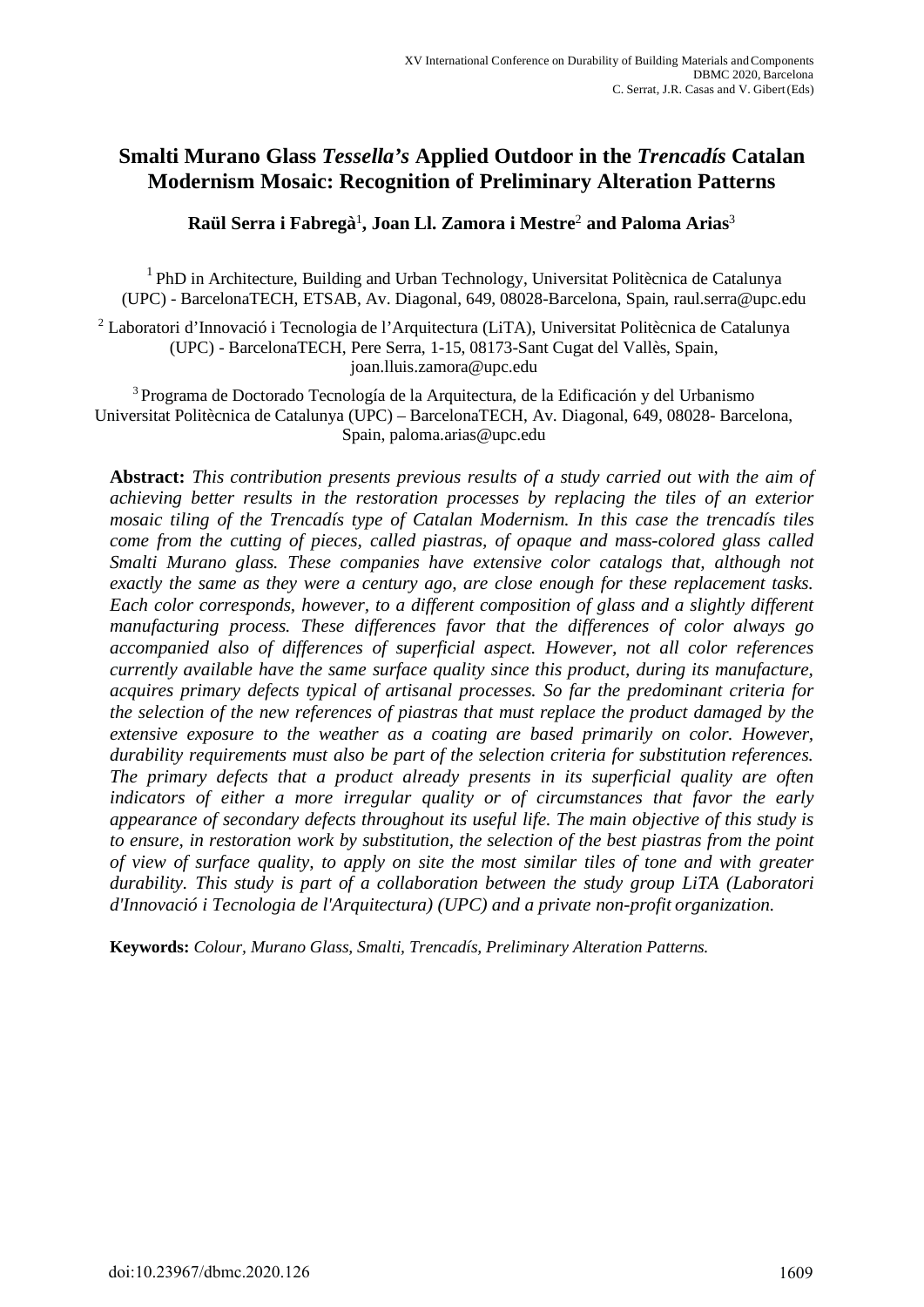# **1 Introduction**

Murano Smalti glass has been used for centuries as a tile in colored mosaics as a coating for interior walls. Smalti glass, by its nature is very bright, chemically stable and has a solid color mass. Given its intense mass coloration, the glass tiles were placed sideways with what they always had small dimensions (of the order of the thickness of the glass) and parallel faces.

The trencadís is a coating typical of the architecture of Catalan Modernism that is composed of small pieces of materials, irregularly cut, such as enameled ceramics or marble, arranged randomly supported by its main face (table) on a layer of mortar forming a colorful polygonal mesh that has three-dimensional architectural motifs. It thus differs from the traditional historical mosaic by the arbitrary arrangement of the carved tiles with irregular shapes, by its ability to solve the coating of three-dimensional surfaces and because it is very often in situations of full weather where it manifests itself with all its brightness and color.  $(Fi\varrho.1)$ 

The uniqueness of Murano Smalti glass is due to the fact that this mass-colored opal glass is still handcrafted today using traditional techniques. The same techniques used during Catalan Modernism. The producing companies continue to supply hundreds of different colors that cover almost all shades.





**Figure 1**. Left: test piece for trencadís coating tests made with smalti Murano glass tiles. Right: referenced glass samples analyzed in this study(source: authors).

# **2 The Material**

In this study the piastras are made of opal glass, called Smalti. In the world of glass mosaics, smalti indicates a bright, opaque, mass-colored glass with high lead content, generally obtained by adding a crystalline material (*corpo*) and colored crystals (*anima*) to a molten transparent glass.





**Figure 2.** Left: Murano Smalti glass forming process by lamination until flat piastras are obtained. Center: glass piastras shown on Side 1. Right: manual cutting process (source: authors).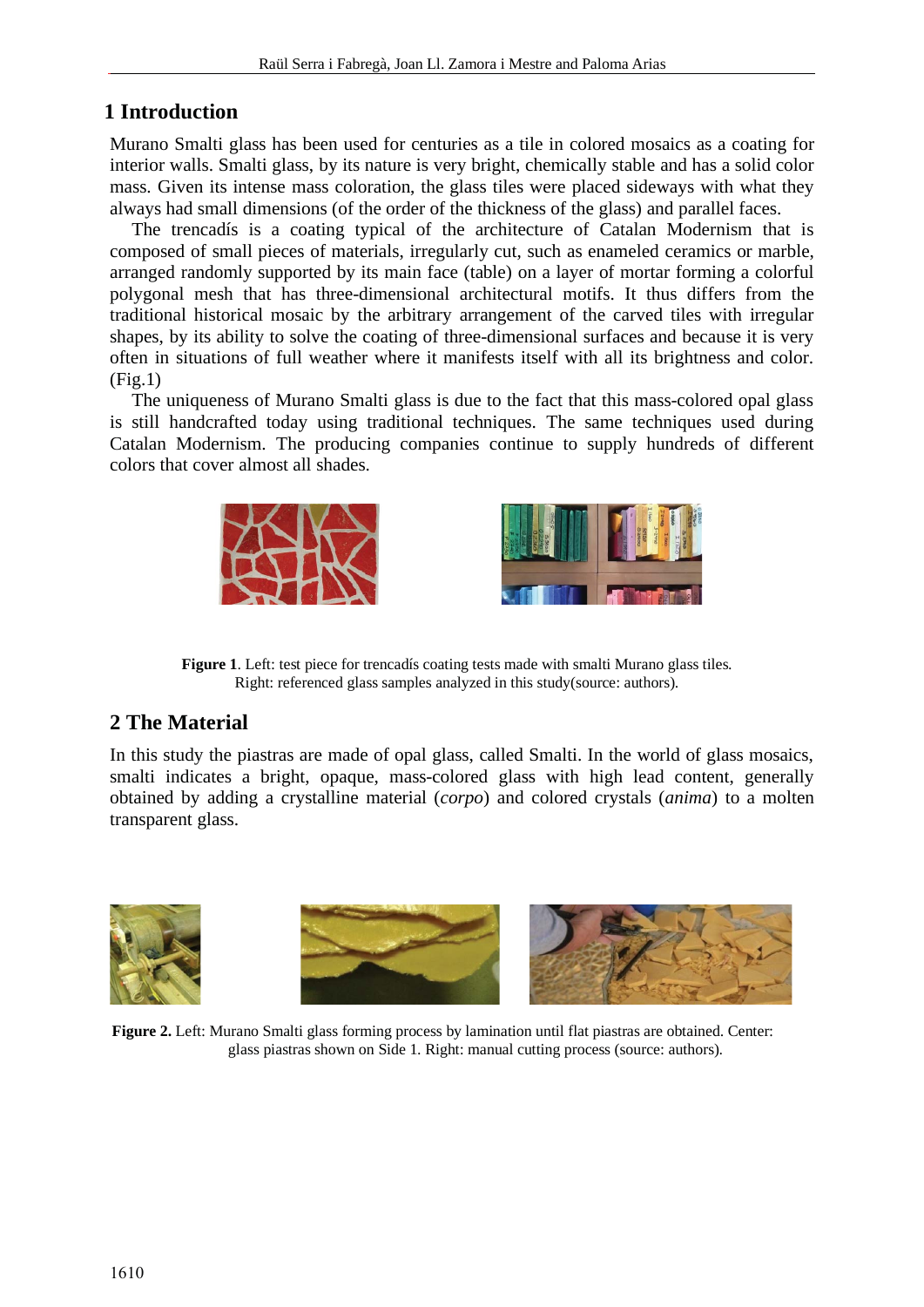The traditional coloring agents commonly used for glass are a limited number of metal ions which, by absorbing part of the incident light, give rise to a great diversity of colorations. The apparent color of each glass depends on the nature of the ion, its oxidation state and the composition of the glass in which it melts.

Once the desired mixture is mixed in the corresponding crucible, homogenized and reached the appropriate temperature, masses of molten material are removed from the oven to form the piastras.

During the process of mixing, melting, forming and subsequent cooling of the piastras, they acquire various primary defects that alter their surface quality. These primary defects not only devalue their appearance but can also reduce their durability expectations as they are the source of new secondary anomalies that appear with the passage of time and exposure to the weather.

Due to the glass forming process, the surface quality obtained on both sides is not the same as that the face in contact with the table is kept in contact with the metal while the face in contact with the laminator is kept in contact with the atmosphere of the premises.

Since the face of the Murano glass in the trencadís lining will not be the edge but the table of the piastra, it will be necessary to select the one with the least primary defects present. This is how the face of each piastra is seen, called (A) in this study and the hidden face of each piastra, called (B) in this study.

The visual difference (brightness, color, surface homogeneity) of the faces is significant and should be taken into consideration at the time of restoration, since it can alter the assessment of the final overall quality of the trencadís lining.





**Figure 3**. On the left the Face (A) of the reference glass S 3020 and on the right the Face (B) of the same glass reference where bubbles and folds often present in the hidden face of these glasses are appreciated (source: authors).

The objective of this research is to develop a procedure that allows grouping and ordering the various references available according to their apparent surface quality, so that artisans can select and use those references that, for the same color, have fewer primary defects. In order to favor this objective, the following inspection methodology, census and assessment of surface quality were proposed.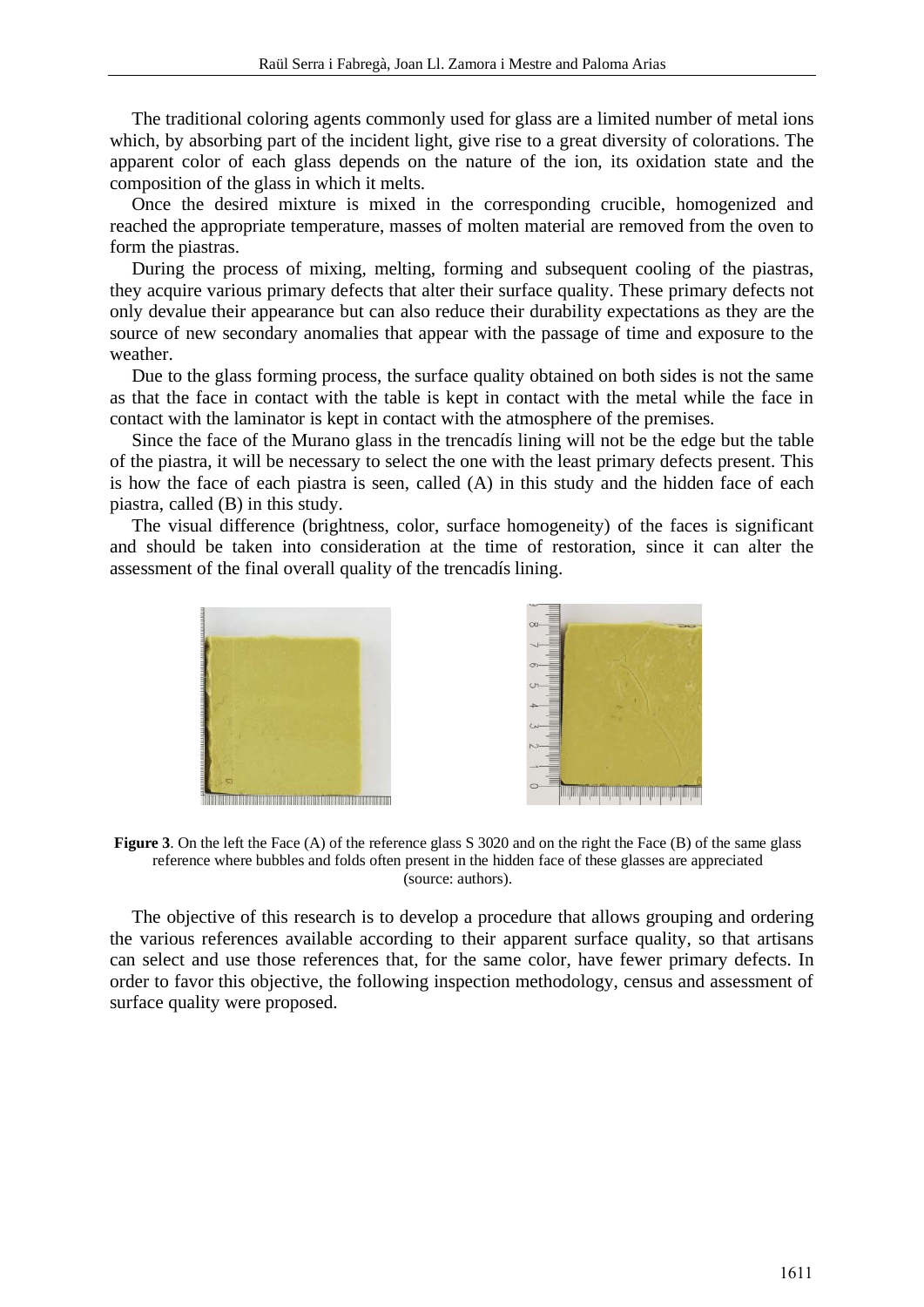## **3 Methodology**

With this objective a campaign was made to capture digital images on a universe of 77 references and 2 pieces for each reference, of approximate dimensions 8x8 cm, which constitute the basic sample ceded for this study by a company mainly oriented to the elaboration of this product.

Each of the 77 references has a different tonality, but these can be grouped into 11 color ranges:

Brown (17 references), violet (3 references), white (5 references), blue (11 references), green (16 references), orange (7 references), yellow (5 references), red (5 references), pink (4

references), black (2 references) and gray (2 references).

The samples are identified according to the manufacturer's catalog code. These codes are composed of an initial letter and 4 numbers, the letters refer to the type of smalti, differentiating them into: C: Skin (3 references), F: Smalti Fino (9 references), I: Imperial (25 references), OR: Ordinary Smalti (28 references), S: Special (12 references), and the numbers below identify the hue of the color.

This leads us to show that the same color range can be found in different types of smalti glass. Since the same color can be prescribed in different types of glass, it is about adopting the one that presents less primary defects and that is probably why it will age more adequately throughout its useful life, increasing its durability.

### **3.1 Digitization**

All received parts have been digitized using a scanner corresponding to the "HP Deskjet F2200 series" model. The image has been executed following the following process:

- Cleaning the face of the piece of glass to be scanned with a fiber cloth, including the removal of the identification sticker if necessary.

- Placement of the pieces on the scanning area (each piece on both sides), forming sets of 20 pieces chosen at random, without corresponding to any sorting or classification.

- Scan of the set of parts, using the software "HP Solution Center", typical of the hardware referenced above and used for that purpose. Generating JPEG files with a horizontal and vertical resolution of 600 dpi and a variable dimension, about 10 MB.

#### **3.2 Digital Image Editing**

The JPG files corresponding to the scans of the groups of 20 glass samples and the subsequent edition of the images of the individual samples have been treated with the software "Adobe Photoshop CS6 version: 13.0.1 service pack: 1".The result of this work was the images of individual pieces, making a distinction between the two faces of each piece and calling them "sight" for the face generated by having a work view (face A), and "hidden" for the face generated to be arranged in contact with the mortar (face B). Generating jpg files of 1146 x 1146 pixels and a horizontal and vertical resolution of 600 dpi.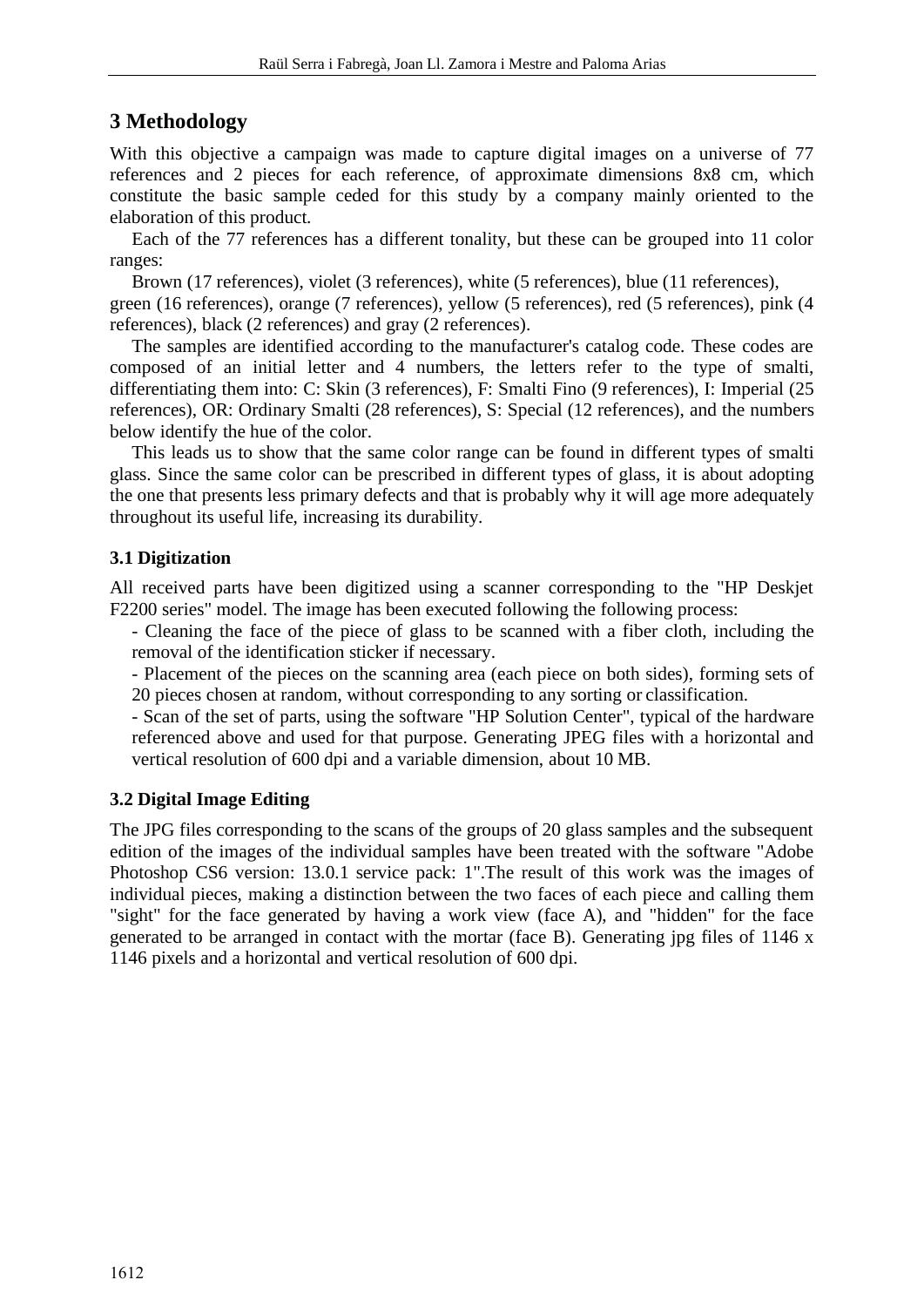

Figure 4. Overall images of the various image scanning processes with flatbed scanner (source: authors).

#### **3.3 Characterization of the Identifying Color of the Samples**

The characterization of the identifying color of the samples has been made from the images obtained in the previous process, and responds to the following sequence:

- superposition of 5 arbitrary markers on all images of individual samples.
- measurement of RGB color values in the center of each marker superimposed on the image of the sample piece, with the aim of parameterizing its color.
- overlay the histogram, in each of the images of individual samples.



Step 2: Overlay of 5 markers

|  | and Statement Co.<br>$\triangle$ Elern $\equiv$<br>۸ | ٠                 |
|--|------------------------------------------------------|-------------------|
|  |                                                      |                   |
|  | 114<br>124<br>125                                    |                   |
|  |                                                      | <b>Breathle</b> E |
|  |                                                      |                   |
|  |                                                      |                   |
|  |                                                      |                   |
|  |                                                      |                   |
|  |                                                      |                   |

Figure 5. Model type of file for the evaluation of the color of the sample (source: authors).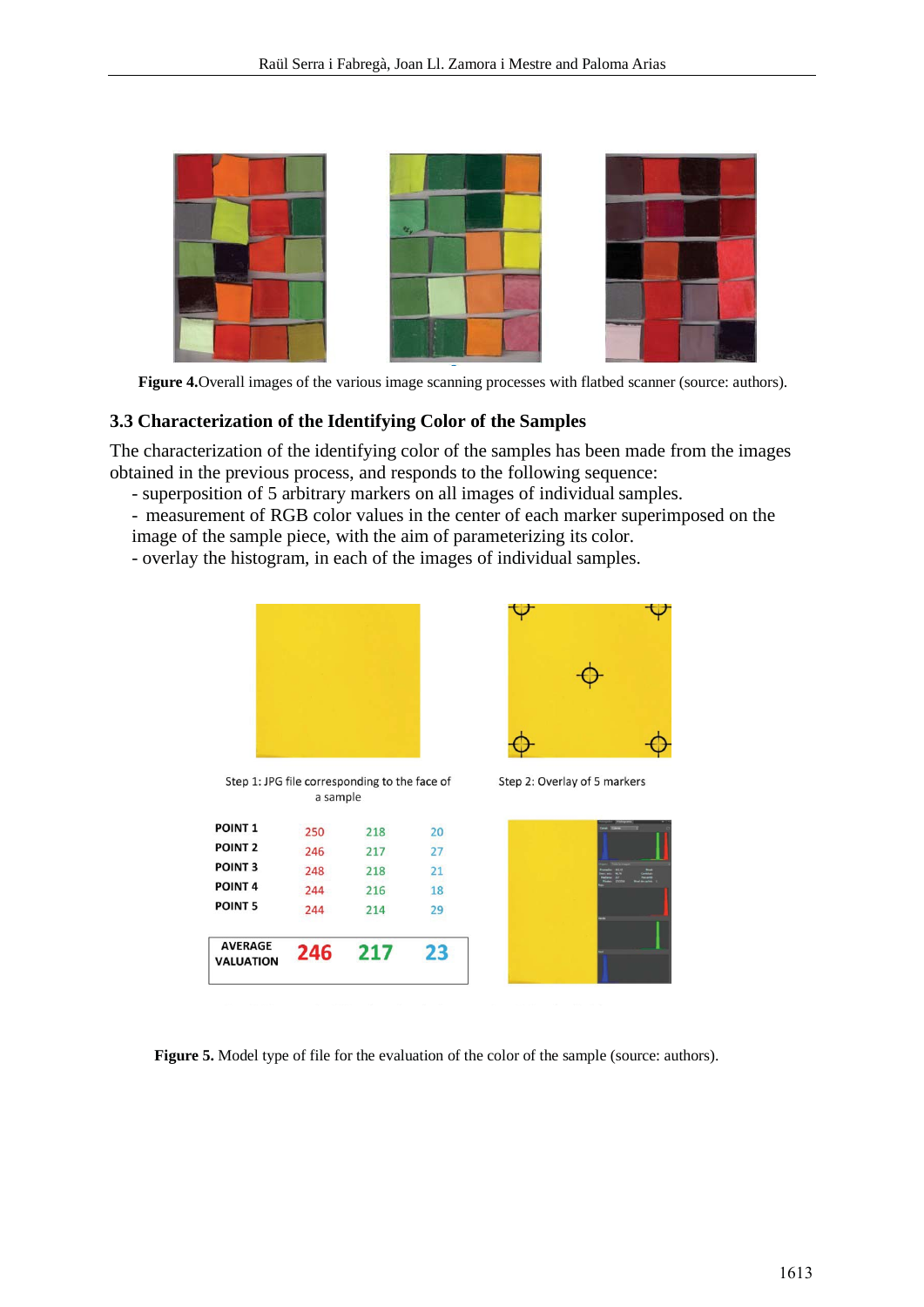#### **3.4 Sample Defect Assessment**

To assess the visible surface quality of each sample on each face:

- An initial value of 10 has been granted to each face

- For each face of each piece examined, a qualitative assessment of each defect has been made, giving a value of -1 if the said defect is generalized or 0 if it is punctual or nonexistent.

### **3.5 Census of Surface Defects**

The 10 primary defects observed on this face during the visual inspection are listed below, accompanied by their description:

- A1 Scales: Presence of half uncoiled sheets of the sample piece.
- A2 Fissures: Presence of marked fissures in the observed face of the sample.
- A3 Cracks: Presence of lesions with differently separated lips and variable depth.

- A4 Polygonal microfisuration: Presence of microcracks showing a cracking structure on the observed face.

- A5 Wound: Presence of discontinuities more or less deep and with well-defined lateral limits.

- A6 Longitudinal mark: Presence of unidirectional longitudinal marks, often accompanied by air pockets and very elongated spots.

- A7 Stain: Presence of spots of different coloration, more or less rounded.

- A8 Color: Presence of traces of colors other than the color of the piece, in the form of water or stains with a certain contour definition.

- A9 Flatness: Presence of irregularities in the plane of the analyzed face.

- A10 Bubbles: Presence of discontinuities in the material of the analyzed face, of more or less depth and with a rounded shape.

## **4 Evaluation and Interpretation of Results**

The first interpretation of the results (Table 1) shows that there are different evaluations:

|                                    | View face $(A)$ analysis | Hidden face (B) analysis |
|------------------------------------|--------------------------|--------------------------|
| Concurrence of more than 5 defects | 6.17%                    | 24.69%                   |
| Concurrence of 5 defects           | 20.99%                   | 22.22%                   |
| Concurrence of 4 defects           | 22.84%                   | 17.90%                   |
| Concurrence of 3 defects           | 21.60%                   | 24.07%                   |
| Concurrence of 2 defects           | 18.52%                   | 7.41%                    |
| Presence of a single defect        | 7.41%                    | 3.70%                    |
| Without any defect                 | 2.47%                    | 0%                       |

Table 1. Average concurrence of defects on both faces.

About the analysis between different samples of a same reference, the average additional defects on both faces (Table 2) are the following: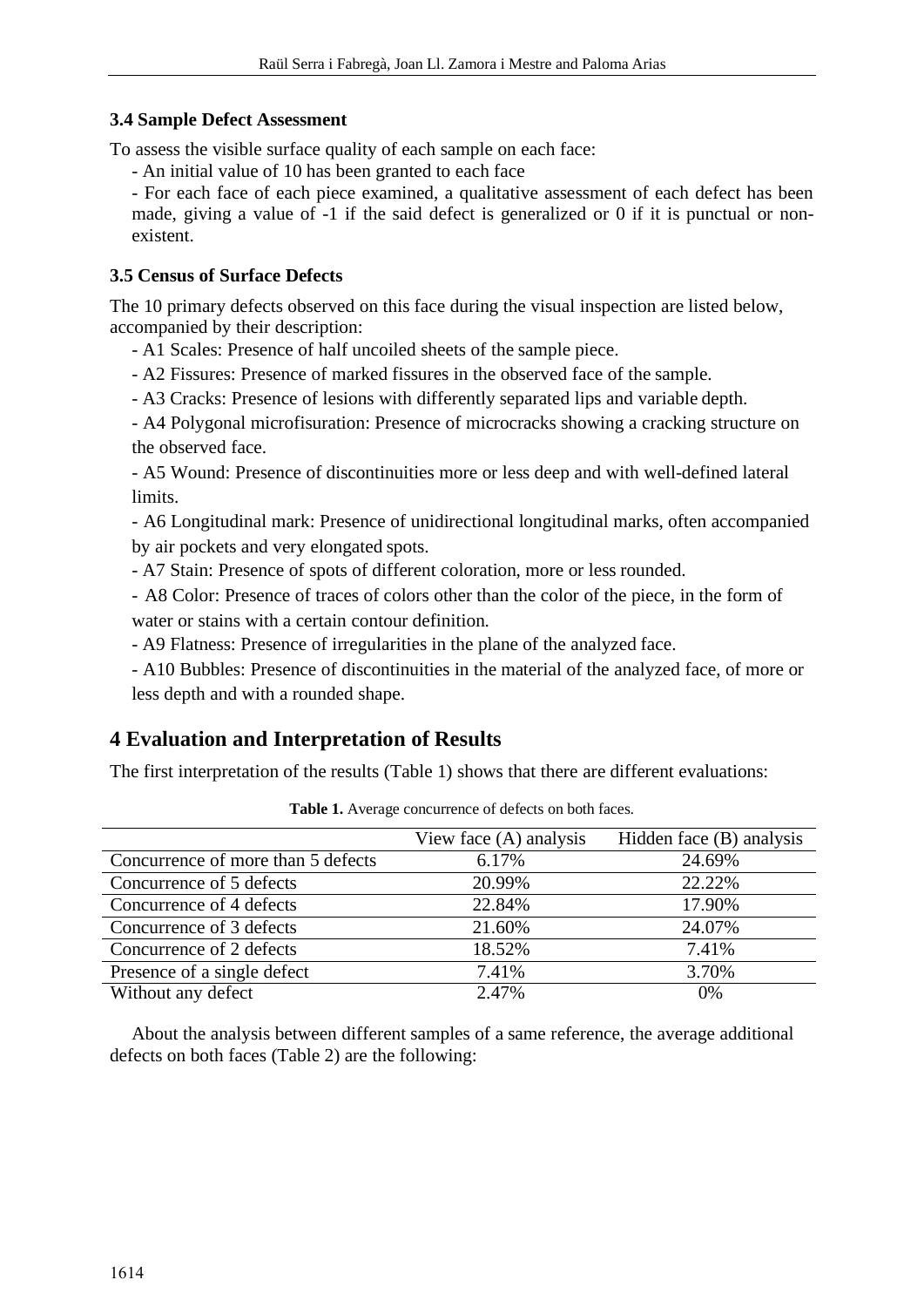|                                | View face $(A)$ analysis | Hidden face (B) analysis |  |  |
|--------------------------------|--------------------------|--------------------------|--|--|
| The same defects are found     | 30.86%                   | 33.33%                   |  |  |
| There is 1 additional defect   | 35.80%                   | 32.10%                   |  |  |
| There are 2 additional defects | 12.35%                   | 14.81%                   |  |  |
| There are 3 additional defects | 14.81%                   | 13.58%                   |  |  |
| There are 4 additional defects | 6.17%                    | 2.47%                    |  |  |

Table 2. Average additional defects on both faces.

Since the objective of the study was to order the different references observed according to their surface quality (primary defects), to offer information to the artisan before the task of transferring the color's design choice to the product code for the highest quality execution, has been considered a new variable that corrects the scores regarding the characterization of this material. This variable is the variability of defects observed in different samples of the same code.

Thus, understanding that a lower variability of valuations between different samples of the same code is preferable, from the point of view of the reliability of the valuation performed, and a greater variability of valuations is inconvenient due to the lower reliability of the same valuation, the criterion of correcting the results has been adopted according to the following criteria:

**Table 3.** Criteria of modification of the sample's score.

| Criteria                                                           | Modification |
|--------------------------------------------------------------------|--------------|
| If the difference in defects between the various samples is 0      | $+1$         |
| If the difference in defects between the various samples is 1 or 2 | $+()$        |
| If the difference in defects between the various samples is 3      | - 1          |
| If the difference in defects between the various samples is 4 or 5 | $-2$         |

#### **5 Final Qualification of References**

The absolute final qualification of the samples, for pragmatic reasons, has been reduced to a double score for each company code: a preponderant score for the face and an accessory score for the hidden face, based on a 5-star system such as maximum and 1 star minimum. To capture this fact graphically, generic files have been formulated that contain the information for each code of the company analyzed.

Finally, a relative final qualification of the samples with respect to the results of the samples belonging to codes of the same color range has been established. The objective is to help the selection of codes in the translation of the design color to the nomenclature of the execution material:

- A high quality code, that is, the best quality available (green color rating),

- A medium quality code (orange rating): its substitution is recommended with the recommended green references ordered.

- A low quality code (red rating): mandatory replacement is prescribed by the ordered orange references.